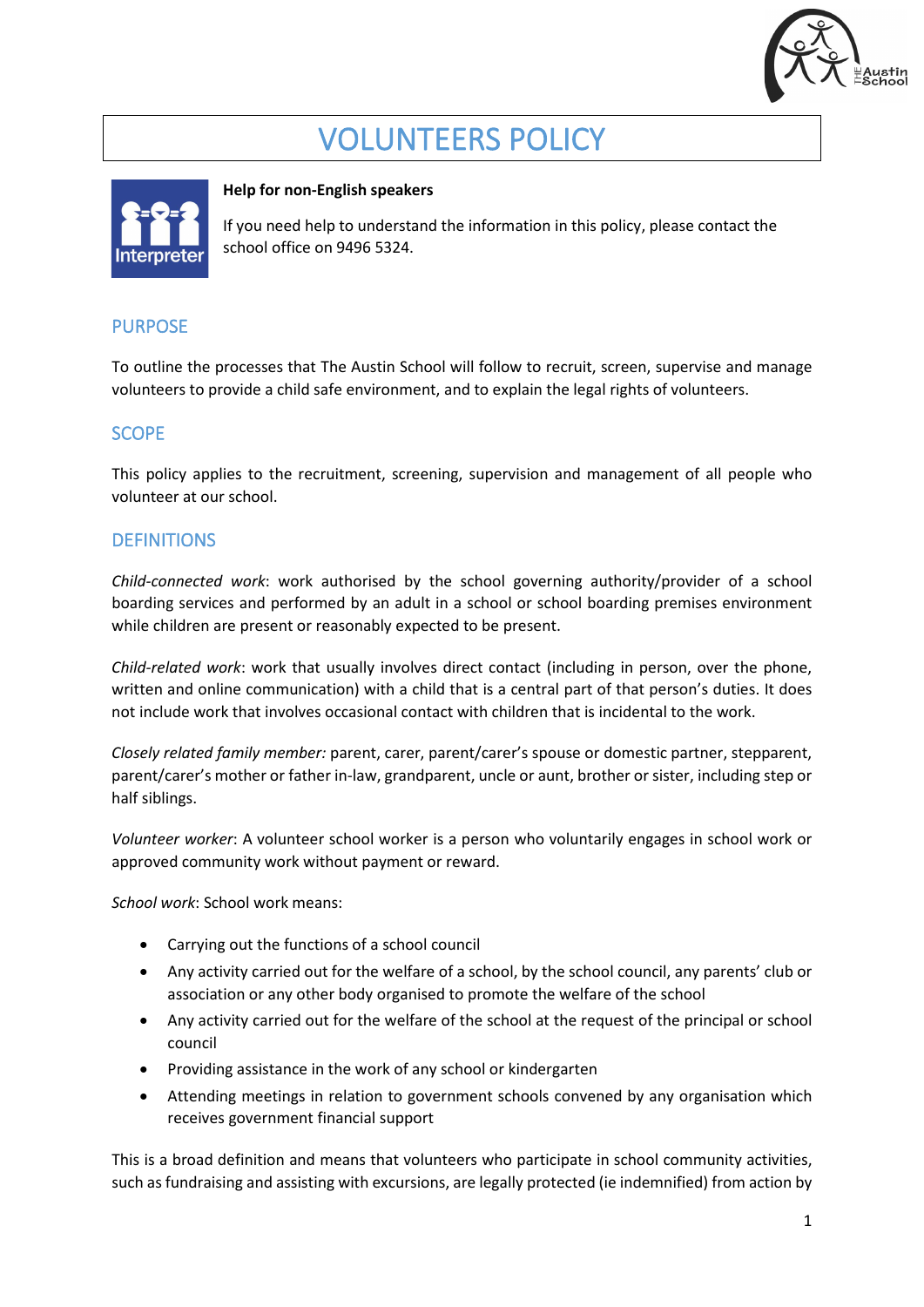

others in the event of an injury or accident whilst they are performing volunteer school work in good faith.

# **POLICY**

The Austin School is committed to implementing and following practices which protect the safety and wellbeing of children and our staff and volunteers. The Austin School also recognises the valuable contribution that volunteers provide to our school community and the work that we do.

The procedures set out below are designed to ensure that The Austin School's volunteers are suitable to work with children and are well-placed to make a positive contribution to our school community.

#### Becoming a volunteer

Members of our school community who would like to volunteer are encouraged to contact the Assistant Principal on 9496 5324.

#### **COVID-19 vaccination information**

Our school follows Department of Education and Training policy with respect to the requirements relating to attendance on school sites and COVID-19 vaccinations.

For further information, refer to:

• COVID-19 Vaccinations – [Visitors and Volunteers on School Sites](https://www2.education.vic.gov.au/pal/covid-19-vaccinations-visitors-volunteers/policy)

## Suitability checks including Working with Children Clearances

#### *Working with students*

The Austin School values the many volunteers that assist in our office, other events and programs. To ensure that we are meeting our legal obligations under the *Worker Screening Act* and the Child Safe Standards, The Austin School is required to undertake suitability checks which in most cases will involve asking for evidence of a Working with Children (WWC) Clearance. Additional suitability checks may also be required depending on the volunteer role, such as reference, proof of identity, qualification and work history involving children checks.

Considering our legal obligations, and our commitment to ensuring that The Austin School is a child safe environment, we will require volunteers to obtain a WWC Clearance and produce their valid card to the office or the Assistant Principal for verification in the following circumstances:

- **Volunteers who are not parent/family members** of any student at the school if they are engaged in child-related work regardless of whether they are being supervised.
- **Parent/family volunteers** who are assisting with any classroom or school activities involving direct contact with children in circumstances where the volunteer's child is **not** participating, or does not ordinarily participate in, the activity.
- **Parent/family volunteers** who assist with excursions (including swimming), camps and similar events, regardless of whether their own child is participating or not.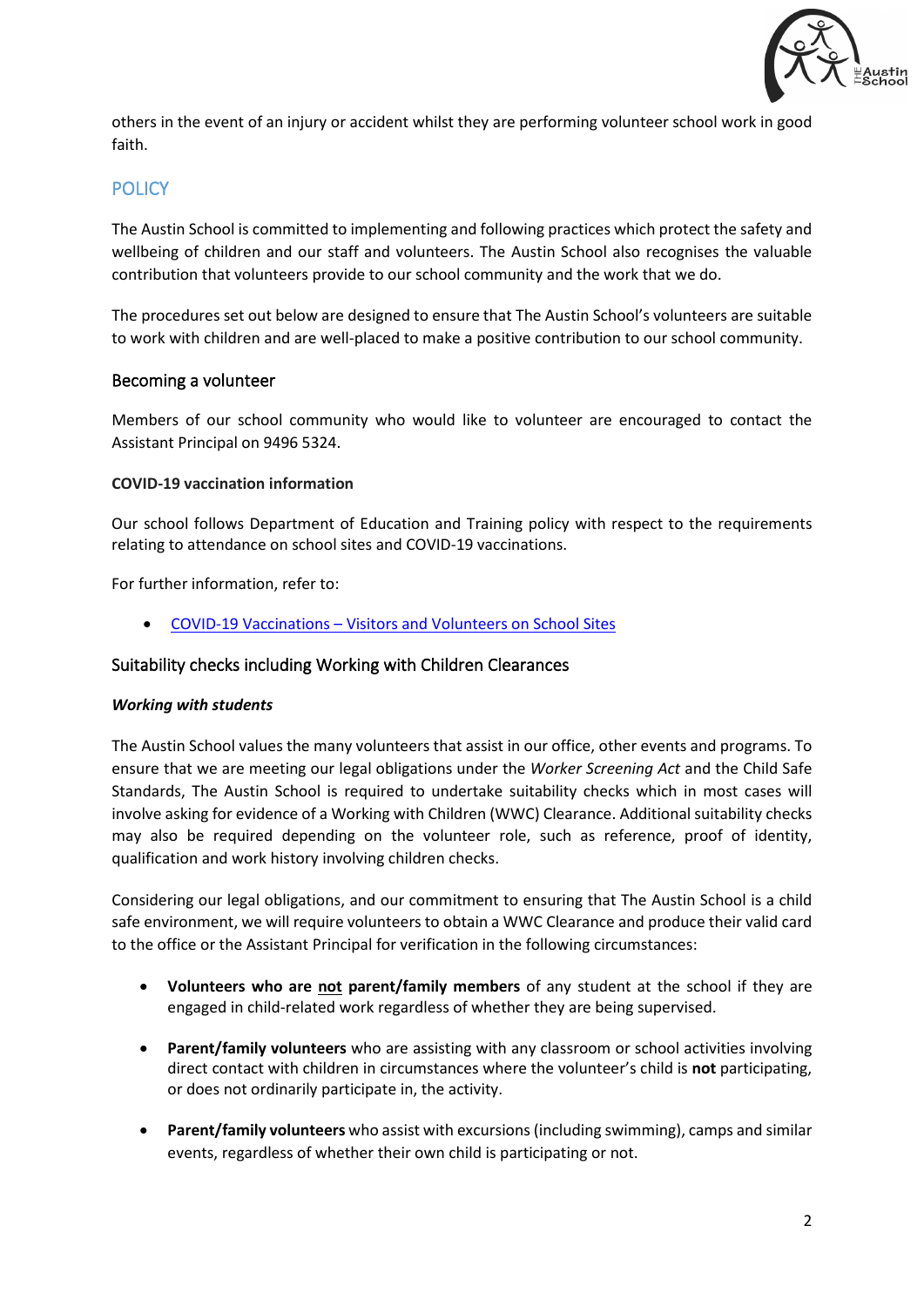

- **Parent/family volunteers** who regularly assist in school activities, regardless of whether their own child is participating or not
- **Parent/community School Council members** sitting on School Council with student School Council members, regardless of whether their own child is a student member or not

In addition, depending on the nature of the volunteer work, our school may ask the volunteer to provide other suitability checks at its discretion (for example, references, work history involving children and/or qualifications). Proof of identity may also be required in some circumstances.

#### *Non child-related work*

On some occasions, parents and other members of the school community may volunteer to do work that is not child-related. For example, volunteering on the weekend for gardening, maintenance, working bees, school council, participating in sub-committees of school council, during which children will not be, or would not reasonably be expected to be, present.

Volunteers for this type of work are not required to have WWC Clearances or other suitability checks as they are not engaged in child-related work and children are not generally present during these activities. However, The Austin School reserves the right to undertake suitability checks, including requiring proof of identity and WWC Clearance, at its discretion if considered necessary for any particular activities or circumstances. School council members and volunteers on any sub-committee of School Council will be asked to provide evidence of a valid WWC Clearance. Whilst we acknowledge that these volunteers will not be engaging in child-related work as part of their role, even when there is a student sitting on the School Council, we believe that it is important that our volunteers who are involved in making important decisions about our school which will have an impact on students do have a valid WWC Clearance.

## Training and induction

Under the Child Safe Standards volunteers must have an appropriate induction and training in child safety and wellbeing.

To support us to maintain a child safe environment, before engaging in any work where children are present or reasonable likely to be present, volunteers must familiarise themselves with the policies, procedures and code of conduct referred to in our Child Safety Induction Pack and ensure the actions and requirements in these documents are followed when volunteering for our school.

Depending on the nature and responsibilities of their role, The Austin School may also require volunteers to complete additional child safety training.

## Management and supervision

Volunteer workers will be expected to comply with any reasonable direction of the principal (or their nominee). This will include the requirement to follow our school's policies, including, but not limited to our Child Safety Policy, our Child Safety Code of Conduct and our Statement of Values and School Philosophy and volunteer handbook.

Volunteer workers will also be expected to act consistently with Department of Education and Training policies, to the extent that they apply to volunteer workers, including the Department's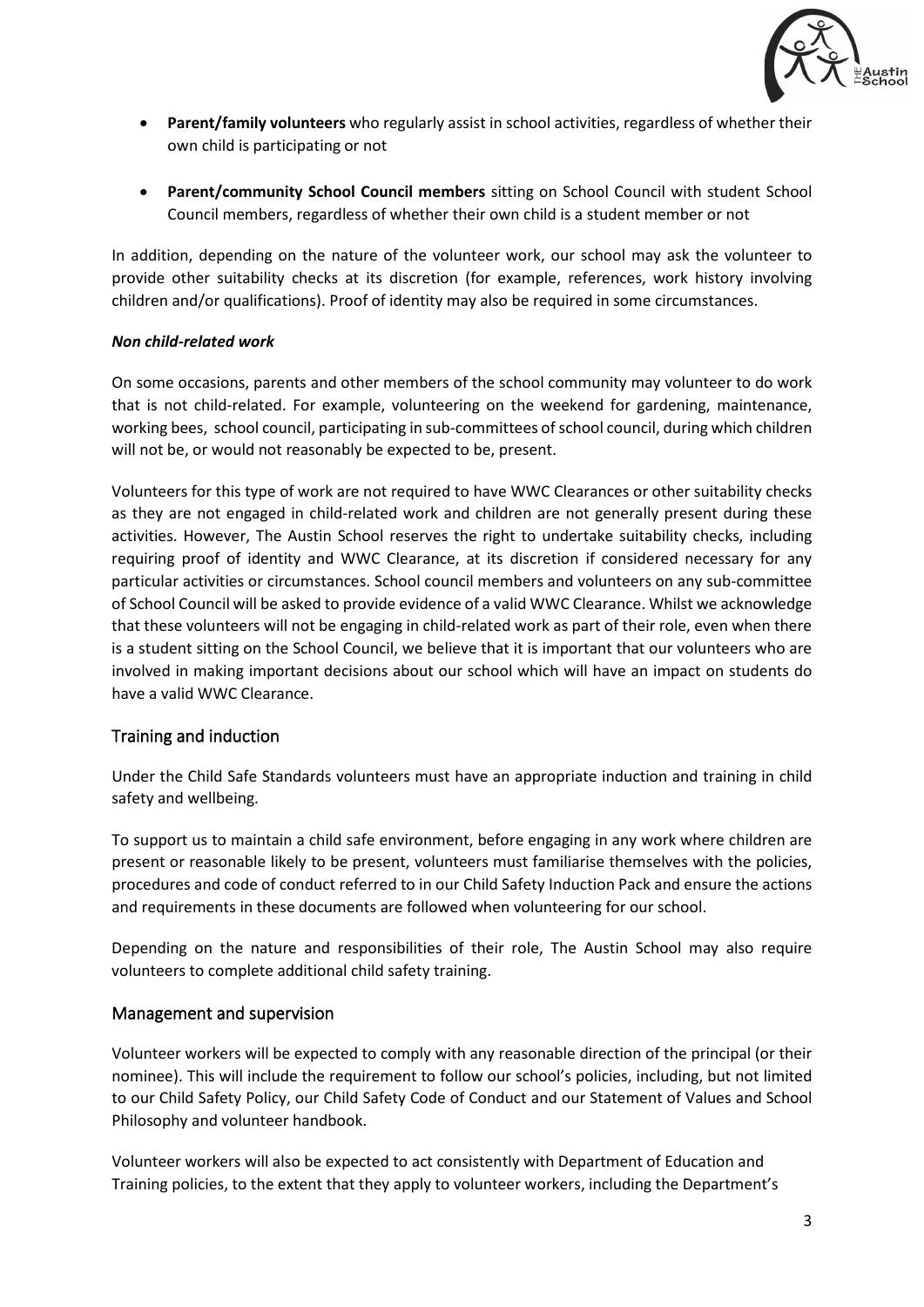

policies relating to [Equal Opportunity and Anti-Discrimination,](https://www2.education.vic.gov.au/pal/equal-opportunity/policy-and-guidelines) [Sexual Harassment](https://www2.education.vic.gov.au/pal/sexual-harassment/overview) and [Workplace](https://www2.education.vic.gov.au/pal/workplace-bullying/policy)  [Bullying.](https://www2.education.vic.gov.au/pal/workplace-bullying/policy)

The principal (or their nominee) will determine the level of school staff supervision required for volunteers, depending on the type of work being performed, and with a focus on ensuring the safety and wellbeing of students.

The principal has the discretion to make a decision about the ongoing suitability of a volunteer worker and may determine at any time whether or not a person is suitable to volunteer at The Austin School.

## Privacy and information-sharing

Volunteers must ensure that any student information they become aware of because of their volunteer work is managed sensitively and in accordance with the Schools' [Privacy Policy](https://www.education.vic.gov.au/Pages/schoolsprivacypolicy.aspx) and the Department's policy on [Privacy and Information Sharing.](https://www2.education.vic.gov.au/pal/privacy-information-sharing/policy)

Under these policies, student information can and should be shared with relevant school staff to:

- support the student's education, wellbeing and health;
- reduce the risk of reasonably foreseeable harm to the student, other students, staff or visitors;
- make reasonable adjustments to accommodate the student's disability; or
- provide a safe and secure workplace.

Volunteers must immediately report any child safety concerns that they become aware of to a member of staff to ensure appropriate action. There are some circumstances where volunteers may also be obliged to disclose information to authorities outside of the school such as to Victoria Police. For further information on child safety responding and reporting obligations refer to: *Child Safety Responding and Reporting Obligations (including Mandatory Reporting) Policy and Procedures.* 

## Records management

While it is unlikely volunteers will be responsible for any school records during their volunteer work, any school records that volunteers are responsible for must be provided to the Assistant Principal to ensure they are managed in accordance with the Department's policy[: Records Management –](https://www2.education.vic.gov.au/pal/records-management/policy) [Schools.](https://www2.education.vic.gov.au/pal/records-management/policy)

#### Compensation

#### *Personal injury*

Volunteer workers are covered by the Department of Education and Training's Workers' Compensation Policy if they suffer personal injury in the course of engaging in school work.

#### *Property damage*

If a volunteer worker suffers damage to their property in the course of carrying out school work, the Minister (or delegate) may authorise such compensation as they consider reasonable in the circumstances. Claims of this nature should be directed to the principal who will direct them to the Department's Legal Division.

*Public liability insurance*